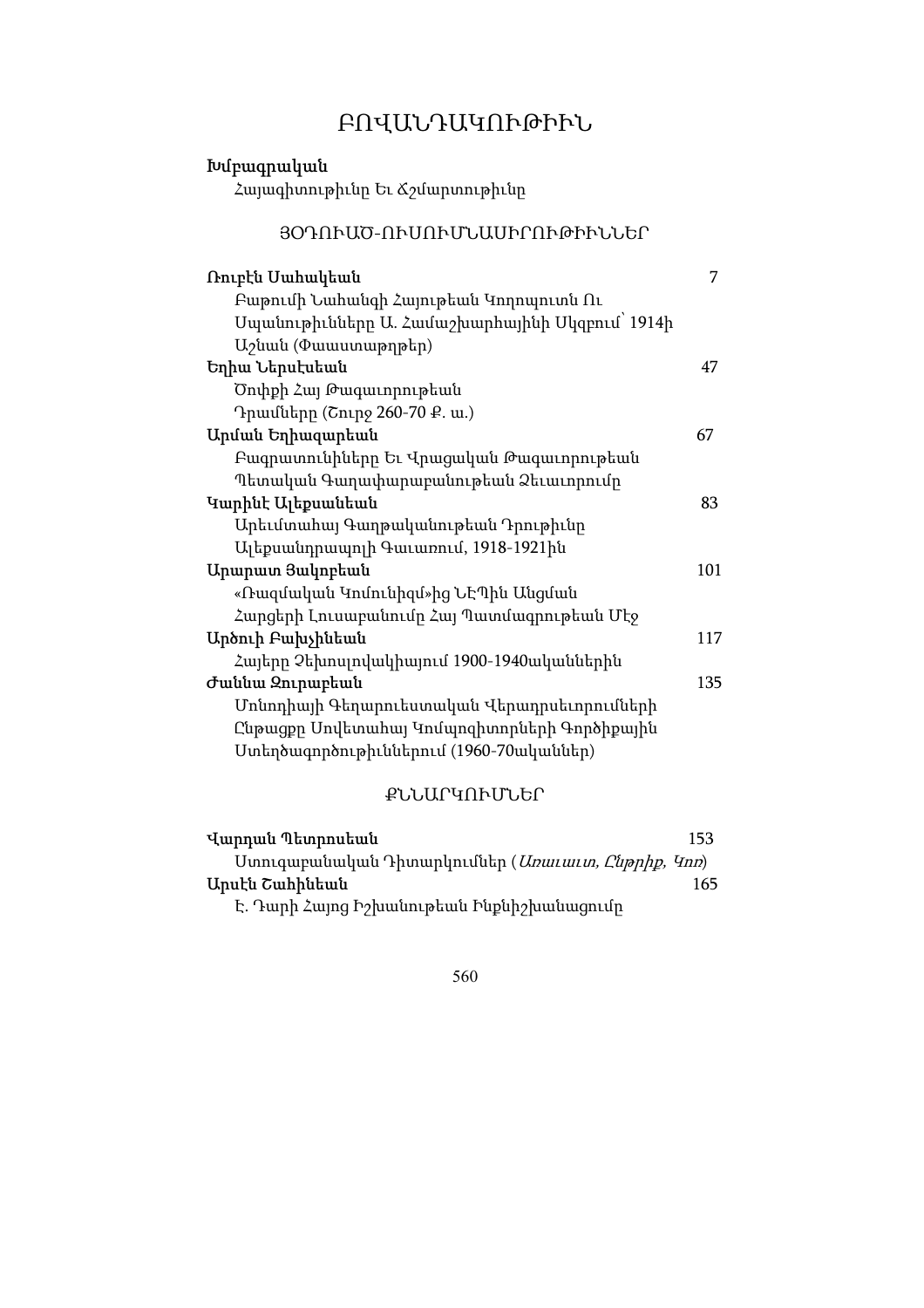| Ճենիֆրը Մանուկեան                                 | 181 |
|---------------------------------------------------|-----|
| Բոնադատուած Հայկականութիւն. Զապէլ Եսայեանի        |     |
| Առաջին Ստեղծագործութիւնները (1895-1900)           |     |
| Վաչէ Եփրեմեան                                     | 217 |
| «Երկրի Երկինքը» Մշակութաբանական Նշանակարգեր,      |     |
| Դանիէլ Վարուժան Եւ Եղիշէ Չարենց                   |     |
| Shqpան Uիմեան                                     | 225 |
| Վահան Տէրեանը` Հայ Մշակոյթի «Ճարտարագէտ»          |     |
| Վալերի Փիլոյեան                                   | 241 |
| Կերպարի Մաթեւոսեանական Ընտրութիւնը                |     |
| Վաչագան Գրիգորեան                                 | 249 |
| Հրազդանի Դրամատիկական Թատրոնը                     |     |
| Արթուր Վարդիկեան                                  | 265 |
| Ազգային Ինքնութեան Խնդիրն Ատոմ Էգոյեանի Ֆիլմերում |     |
| ՀՐԱՊԱՐԱԿՈՒՄՆԵՐ                                    |     |
| Քրիստինէ Կոստիկեան                                | 291 |
| Խաչատուր Աբովեանի Կենսագրութեան Մի Մասնիկ         |     |
| Եղիկ Ճէրէձեան                                     | 297 |
| Երեք Անտիպ Նամակներ Մեծն Մուրատի                  |     |
| Աքսորէն Փախուստին Կապակցութեամբ                   |     |
| Վարդան Մատթէոսեան                                 | 309 |
| Կոստան Զարեանի Եւ Հրանդ Բալուեանի Նամականին       |     |
| Զաւէն Մսրրլեան                                    | 351 |
| Հայկական Պահանջներուն Մասին                       |     |
| <i>Նիւզուիք</i> ին 1967ի Նամակս Եւ Հետեւանքները   |     |
| ՀԱՂՈՐԴՈՒՄՆԵՐ                                      |     |
| Մլաւա Մարգսեան                                    | 373 |
| Կաչաղակաբերդ Ամրոցը                               |     |
| Խորէն Գրիգորեան                                   | 385 |
| Ազգագրական Ակնարկ Նոր Շաղատից                     |     |
| Արպատ Աւաննէսեան                                  | 395 |
| Ազգային-Ազատագրական Պայքարը Եւ                    |     |
| Համալսարանական Կրթութիւնն Արցախում                |     |
|                                                   |     |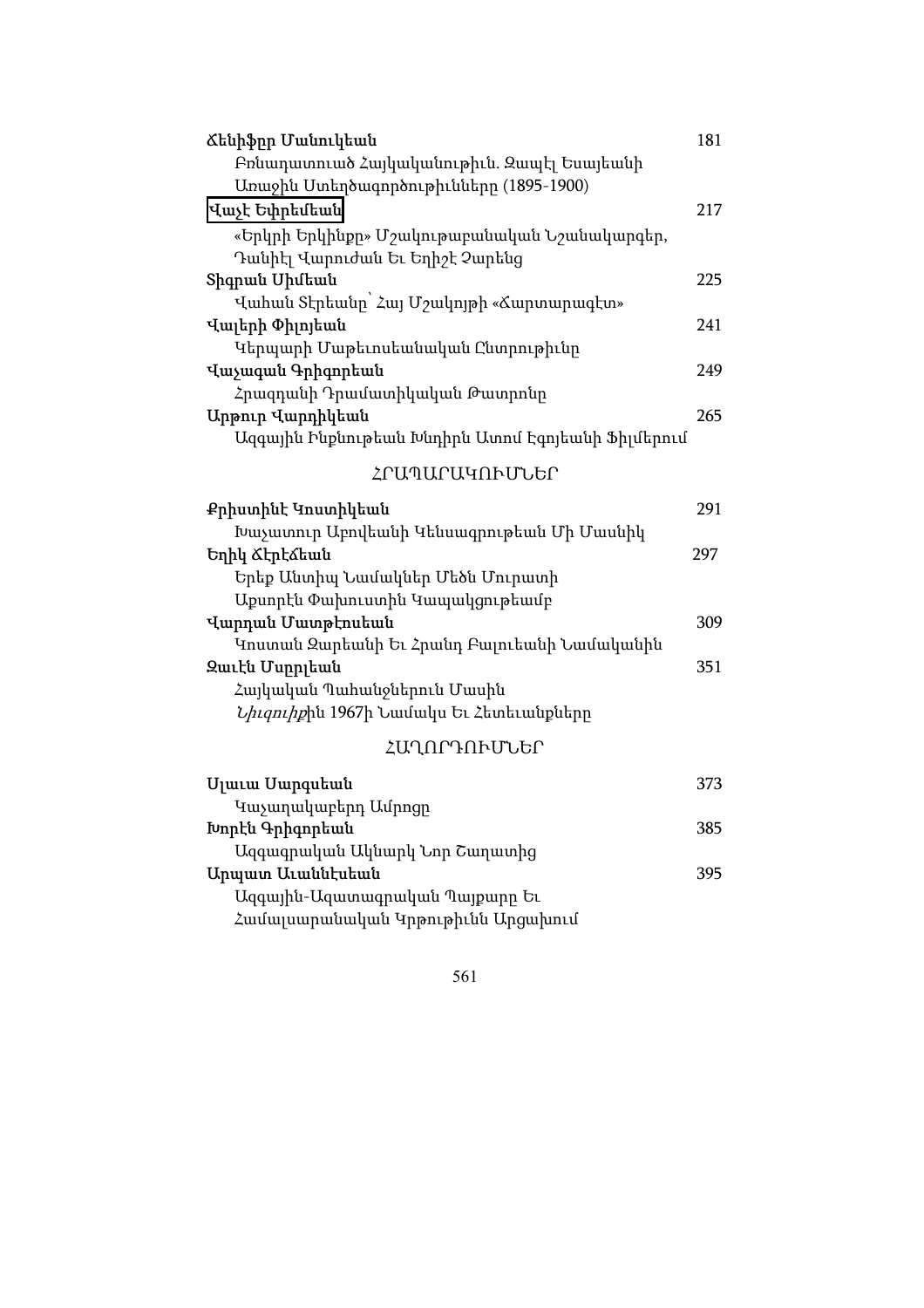#### ՅՈՒՇԱԳՐՈՒԹԻՒՆ

### Հրանուշ Խառատեան

| Ի. Դարի Միջնադար                      | 403 |
|---------------------------------------|-----|
| Ռէյս Տանոյի Թոռ Գէորգը. Արխունդցիները | 408 |
| Հայյար (Հայերը Մասունում)             | 427 |
| Մայրիկս Փորձել Է Իսկական Հաւատացեալ   | 440 |
| Մահմեդական Լինել, Բայց Միաժամանակ     |     |
| Իրեն Միշտ Քրիստոնեալ է Զգացել         |     |
| Սասունցիները (Դուն Արիւն Տեսնող       | 464 |
| Քրիստոնեայի Պէս Ես) Վերջին Հայերը     |     |

#### ԳՐԱԽՕՍԱԿԱՆՆԵՐ

| Արփի Վարդումեան                                        |     |
|--------------------------------------------------------|-----|
| Հենրիկ Բախչինեան, <i>Շարականի Գրապատմական Ուղին</i>    |     |
| $(5-14$ -nn $9$ untin $)$                              |     |
| Վարդան Մատթէոսեան                                      | 502 |
| Յովսէփ Նալպանտեան, <i>Ամերիկահայ Գիրքի Պատմութիւն.</i> |     |
| Մատենագիտութիւն 1858-2011. Հայկական Բառարաններու       |     |
| <i><b>Zuulumoin Tuunumphia</b></i>                     |     |
|                                                        |     |

## ՄԱՀԱԳՐՈՒԹԻՒՆ 531

Ժան-Միշէլ Թիէրի Դը Կրուսոլ (1916-2011), Գուրգէն Գեղամեան (1930-2011), Միրոսլաւա Զակշեւսկա-Դուբասովա (1913-2011), Մանուէլ Զուլալեան (1929-2011), Էմմա Բաբայեան (1935-2011), Եոզէֆ Վայտենբերգ (1943-2012), Անահիտ Փերիխանեան (1928- 2012), Յովհաննէս Տէր-Պետրոսեան (1931-2012), Թորգոմ Արքեպիսկոպոս Մանուկեան (1919-2012), Միքայէլ Մուրադեան (1941-2012), Լեւոն Մինասեան (1920-2012), Վարագ Ներսիսեան (1937-2012)

### ՀԱՅԿԱԶԵԱՆ ՀԱՄԱԼՍԱՐԱՆ

| Հայկազեան Հայագիտական Հանդէսի ԼԲ. Հատորի | 551  |
|------------------------------------------|------|
| Շնորհանդէսը Պէյրութի Եւ Երեւանի Մէջ      |      |
| Աշխատակիցներու Ուշադրութեան              | 556. |
| Բովանդակութիւն                           | 560  |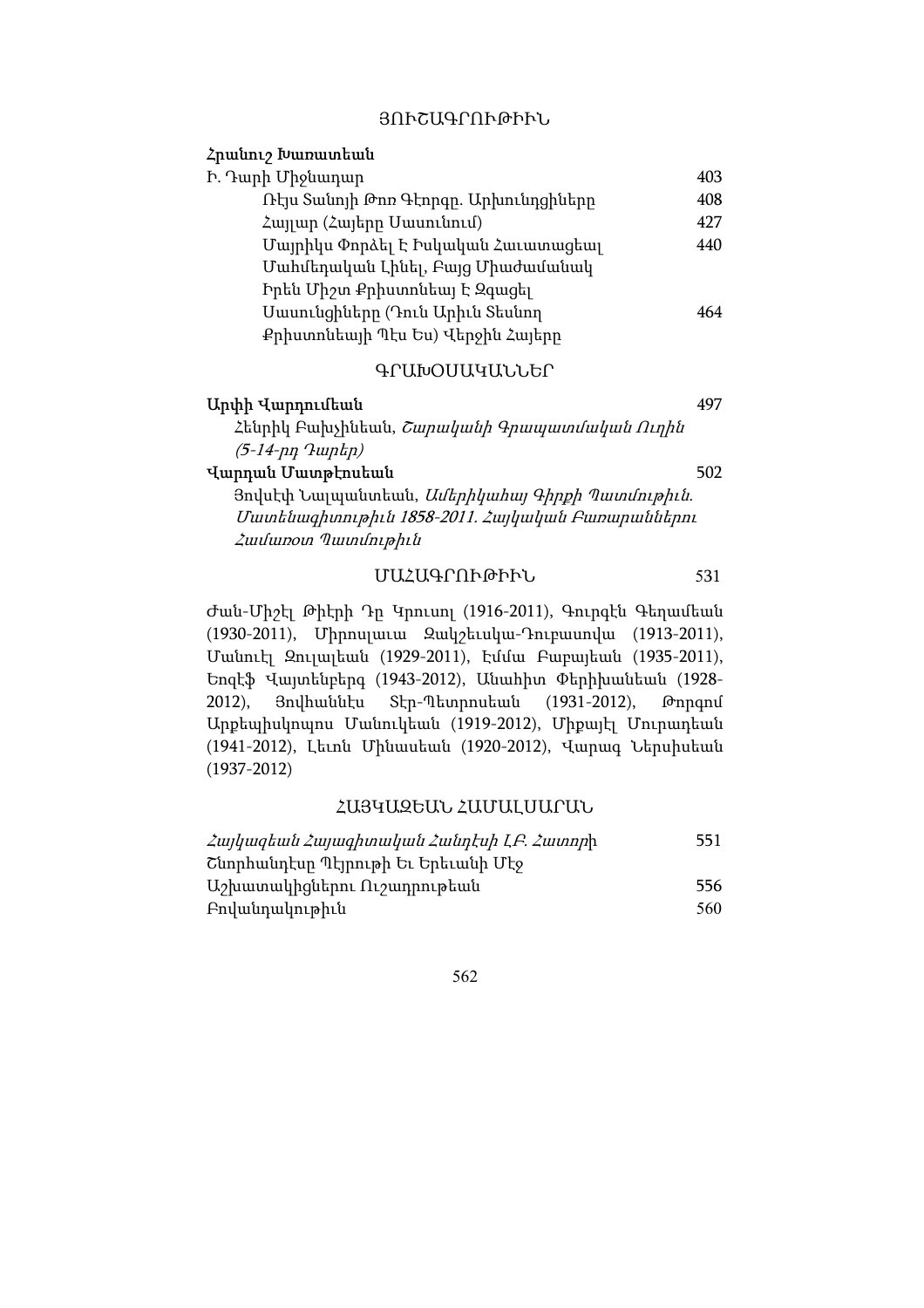# TABLE OF CONTENTS

# Editorial

Armenian Studies and Truth

# ARTICLES AND STUDIES

| Ruben Sahakyan                                                      | 7   |
|---------------------------------------------------------------------|-----|
| The Killings and Lootings that the Armenian Population in the Batum |     |
| Region Faced D uring the First Months of WWI, Autumn 1914           |     |
| (Documents)                                                         |     |
| Y. T. Nercessian                                                    | 47  |
| Coinage of the Armenian Kingdom of Sophene                          |     |
| $(ca. 260-70 B.C.)$                                                 |     |
| Arman S. Yeghiazaryan                                               | 67  |
| The Bagratids and the Conceptualisation of the                      |     |
| Georgian Kingdom in the 9 <sup>th</sup> Century                     |     |
| <b>Karine Alexanian</b>                                             | 83  |
| The Condition of the Western Armenian Refugees in the               |     |
| District of Alexandrapole Between 1918 and 1921                     |     |
| <b>Ararat Hakobyan</b>                                              | 101 |
| The Assessment of Armenian Historiographers of the                  |     |
| Transition of State Policy from Military Communism to the           |     |
| New Economic Policy after the Bolshevik Revolution                  |     |
| Artsvi Bakhchinyan                                                  | 117 |
| Armenians in Czechoslovakia from 1900 to the 1940s                  |     |
| Janna Zurabyan                                                      | 135 |
| Reintroducing Monody to the Compositions of                         |     |
| Soviet Armenian Composers in the 1960s and 1970s                    |     |
|                                                                     |     |

## **SCRUTINY**

| Vartan Bedrosian                                                 | 153 |
|------------------------------------------------------------------|-----|
| Etymological Observations on Three Roots: Aravod, Entrik and Gor |     |
| Arsen Shahinian                                                  | 165 |
| The Self-Rule Proclamation of the Armenians in the $7th$ Century |     |
| Jennifer Manoukian                                               | 181 |
| Arménité Refoulée: Les Premiers Ecrits de                        |     |
| Zabel Yessayan (1895-1900)                                       |     |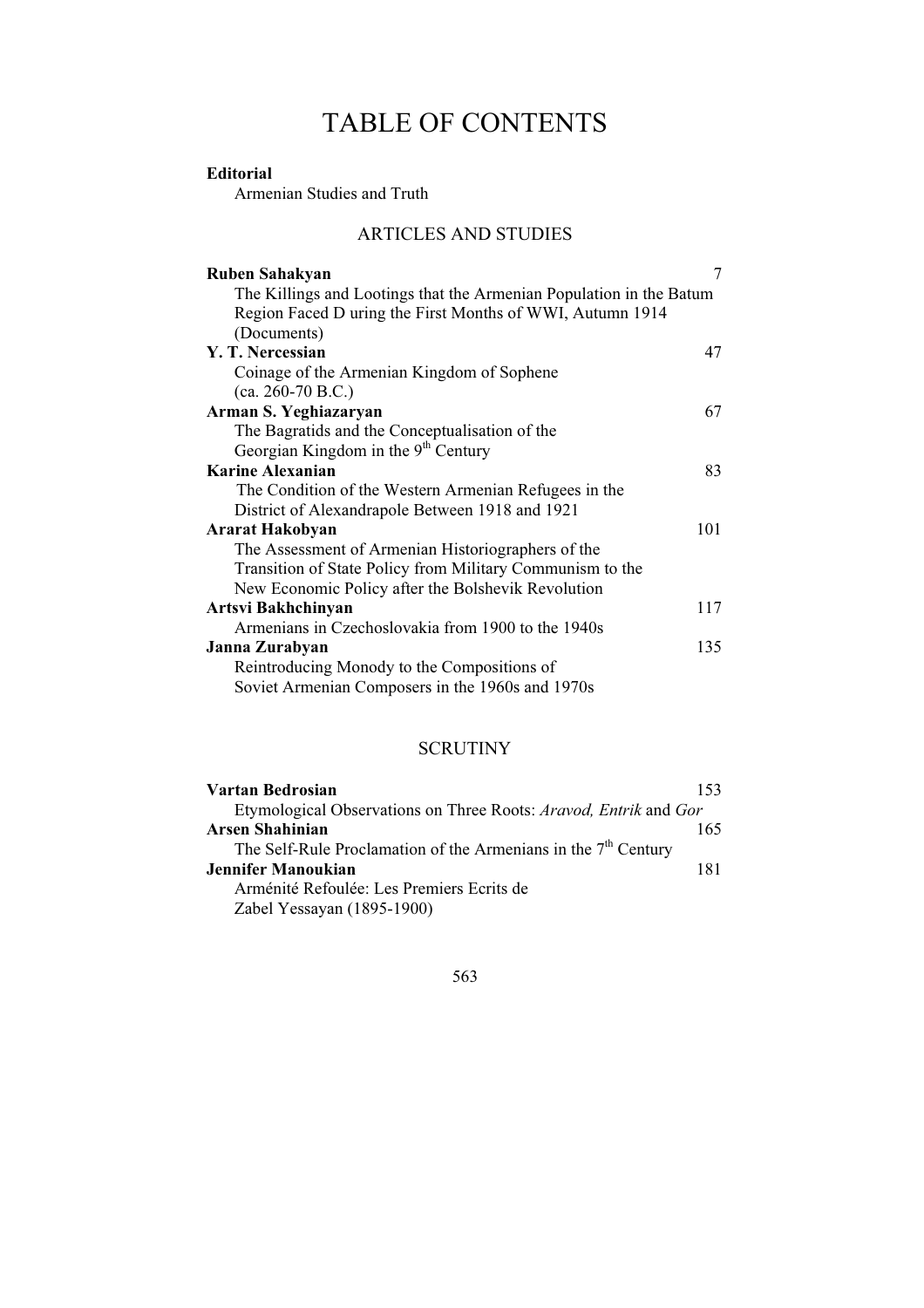| Vache Yepremian                                    | 217 |
|----------------------------------------------------|-----|
| "The Heaven of the Earth" Cultural Symbols of      |     |
| Taniel Varoujan and Yeghishe Charents              |     |
| Tigran Simyan                                      | 225 |
| Vahan Teryan as an "Architect" of Armenian Culture |     |
| <b>Valery Piloyan</b>                              | 241 |
| The Character Selection of Hrand Matevosyan        |     |
| Vachagan Grigorian                                 | 249 |
| The Hraztan City Dramatic Theater                  |     |
| <b>Arthur Vardikyan</b>                            | 265 |
| Identity issues in Atom Egoyan's Movies            |     |

# UNPUBLISHED DOCUMENTS

| Kristine Kostikyan                                     | 291 |
|--------------------------------------------------------|-----|
| A Detail of Khachatur Abovian's Biography              |     |
| Yeghig Djeredjian                                      | 297 |
| Three Unpublished Letters Pertaining to the            |     |
| Escape of Murad from Exile                             |     |
| Vartan Matiossian                                      | 309 |
| Correspondence of Kostan Zarian and Hrant Palouyan     |     |
| Zaven Messerlian                                       | 351 |
| My Letter of 1967 Concerning                           |     |
| Armernian Demands to the Newsweek and the Consequences |     |

# BRIEFINGS

| Slava Sarksyan                                                 | 373 |
|----------------------------------------------------------------|-----|
| The Gatchaghagapert Fortress                                   |     |
| <b>Khoren Grigoryan</b>                                        | 385 |
| Ethnographic Notes from Shaghat                                |     |
| Arbat S. Avanesyan                                             | 395 |
| Higher Education in the Republic of Artsakh, the Result of the |     |
| National Liberation Struggle                                   |     |